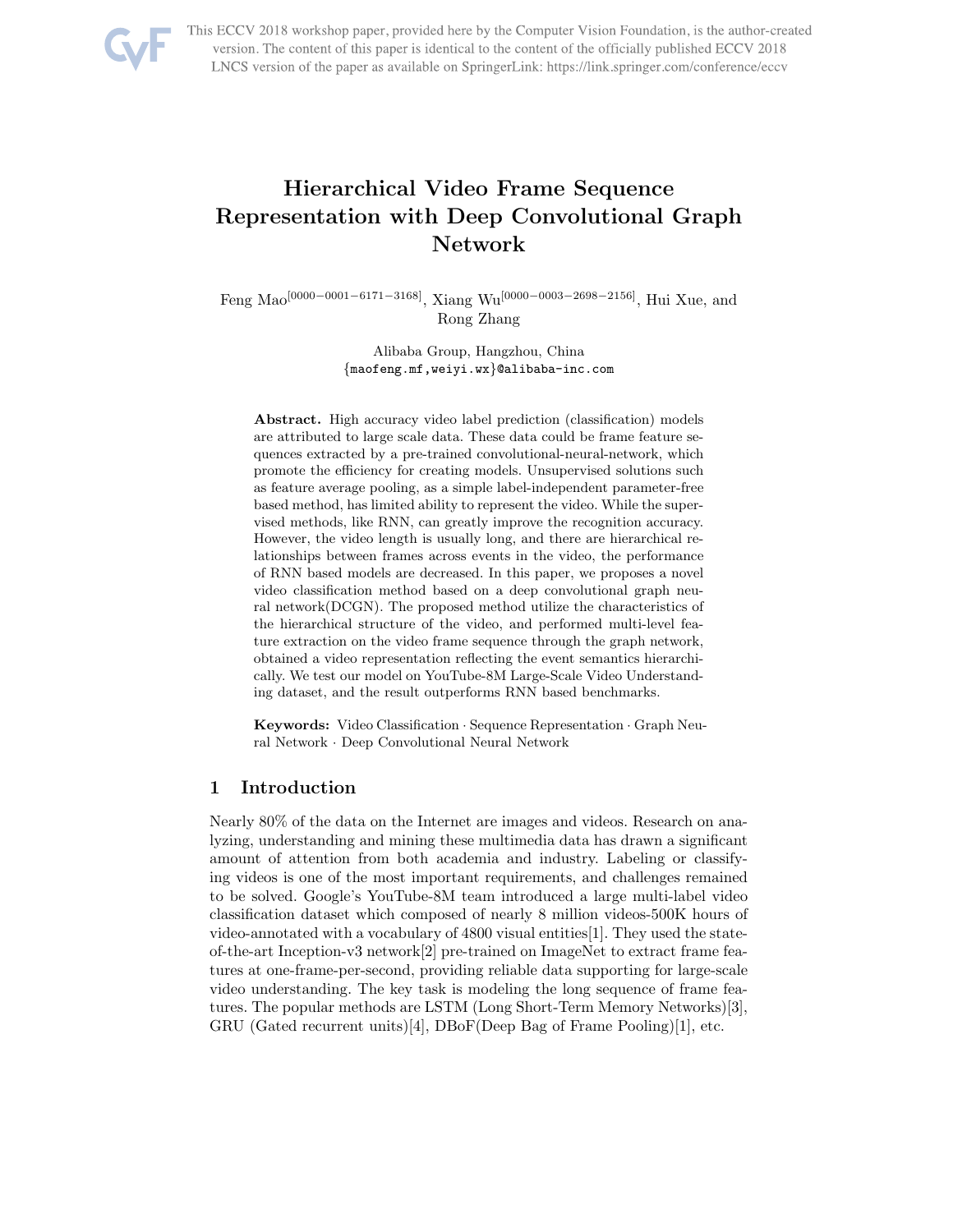In this work, a novel deep convolutional graph based frame feature sequence modeling method is proposed, which aims to mine the complex relationship between video frames and shots, and perform hierarchical semantic abstraction across video. Evaluations are made based on the YouTube8M-2018 dataset, which containing about 5 million videos and 3862 labels. We use the provided frame level Inception-v3 features to training the model, the results show that our model out-performs the RNN based methods.

# 2 Related works

Video feature sequence classification is essentially the the task of aggregating video features, that is, to aggregate  $N$  D-dimensional features into one  $D'$ dimensional feature by mining statistical relationships between these  $N$  features. The aggregated  $D'$ -dimensional feature is a highly concentrated embedding, making the classifier easy to mapping the visual embedding space into the label semantic space. It is common using recurrent neural networks, such as LSTM (Long Short-Term Memory Networks)[3][5][6] and GRU (Gated recurrent units)[4][7], both are the state-of-the-art approaches for many sequence modeling tasks. However, the hidden state of RNN is dependent on previous steps, which prevent parallel computations. Moreover, LSTM or GRU use gate to solve RNN gradient vanish problem, but the sigmoid in the gates still cause gradient decay over layers in depth. It has been shown that LSTM has difficulties in converging when sequence length increase[8].There also exist end-to-end trainable order-less aggregation methods, such as DBoF(Deep Bag of Frame Pooling)[1].

# 3 Proposed Method

In this paper, we propose a convolutional graph based video representation method for a sequence of video frame features. The main idea is that video is a hierarchical data structure, composed of events, scenes, shots, super-frames and frames. Additionally, the relations between frames, and the relations between shots are more complex than the order of a sequence. Consider an example sequence of "cooking show" as shown in Fig. 1, frames containing same targets are not continuous, and distributed in various timestamps, as well as the events and shots. We model the video frame sequence, shot, and event hierarchically by a deep convolution graph Network (DCGN). It gradually abstracts information from frame level to video level by convolution and information propagating through graph, and finally generates a global representation for further classification. The method is shown in Fig. 2.

# 3.1 Graph Network with Deep Convolution

We use  $F = \{f_i^D, 0 \leq i \leq N\}$  to denote video frame feature sequence, where D is the dimension of the frame feature and  $N$  is the number of video frames. We treat

<sup>2</sup> Feng Mao and Xiang Wu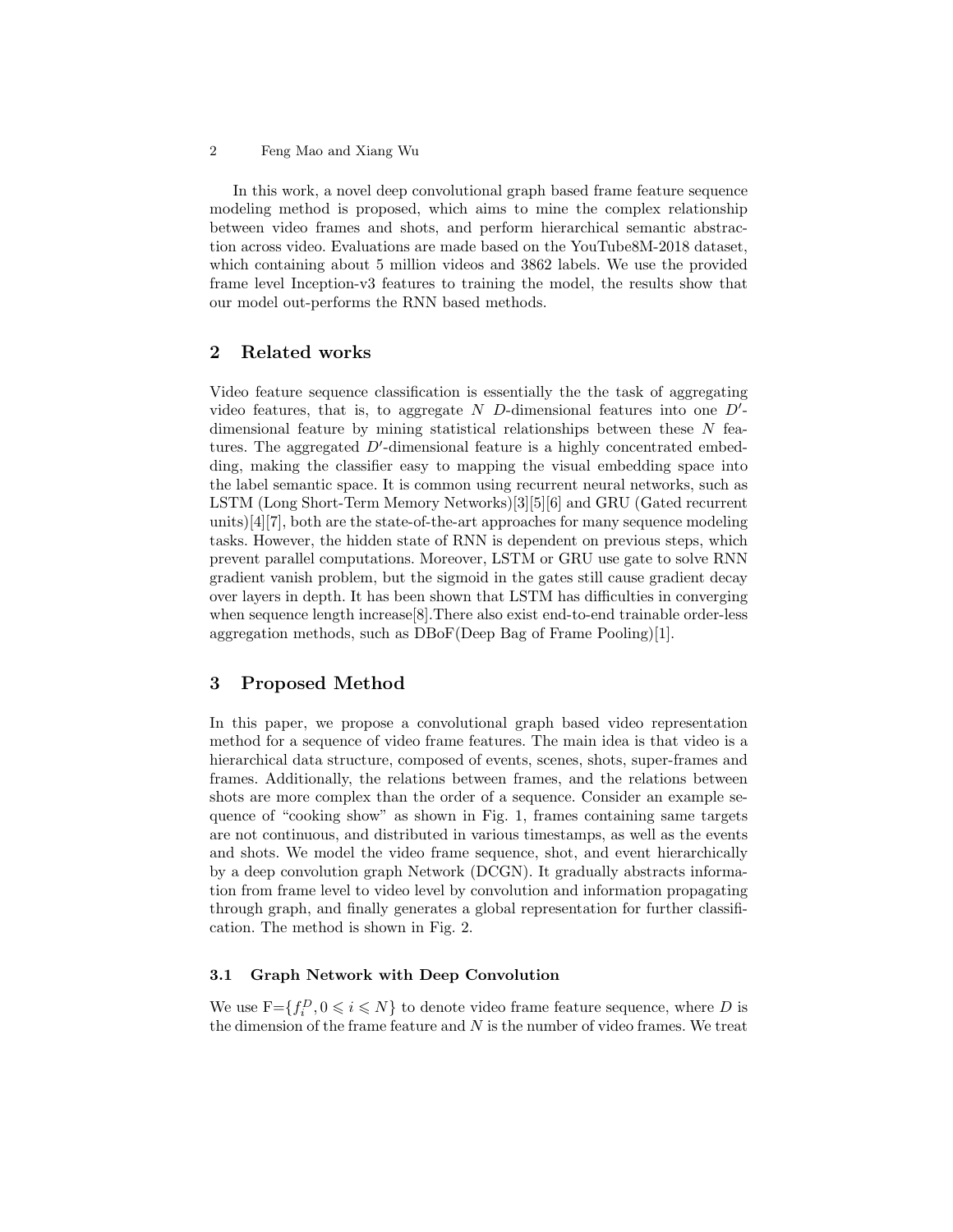

Fig. 1. "cooking show" video frame sequence. Frames with same color border contain similar targets.



Fig. 2. High-level illustration of our proposed method DCGN. This is an example with label of "cooking show", containing shots of chef cooking, host chatting, food, audience, etc. Rectangle with different color represent different shots or events. We use graph network to represent the relations between frames, shots, or events, that similar ones(nodes) have edge connected. The graph is gradually aggregated that represent frame, shot, event and video hierarchically.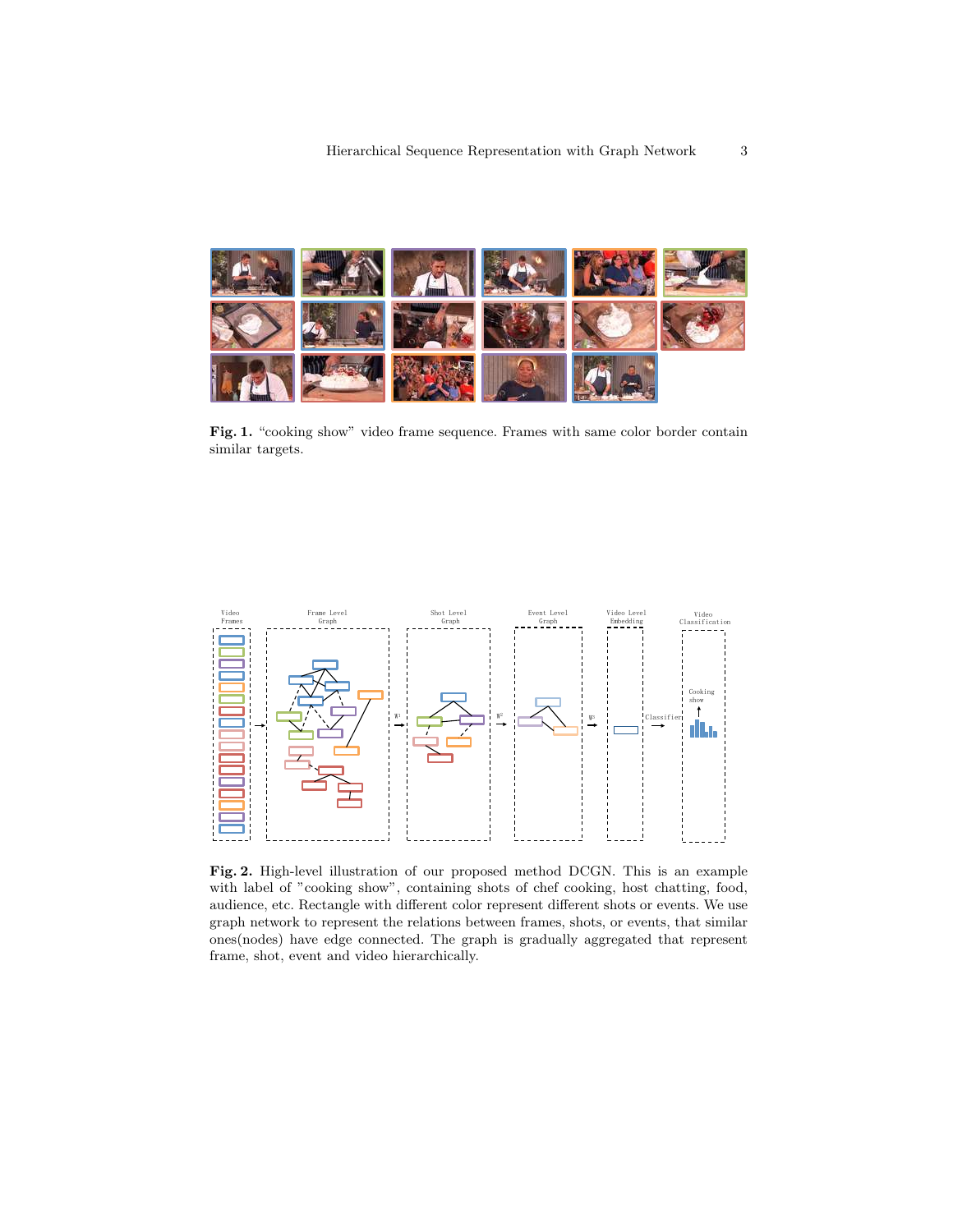#### 4 Feng Mao and Xiang Wu

each frame, shot or event as a node of a graph, and the graph is densely connected (each pair of the nodes has an edge). Two nodes are connected weighted by their feature vector similarity. Let  $A$  be the adjacency matrix of  $F$ , and the elements is calculated by cosine similarity:

$$
A(i,j) = \frac{\sum_{d=0}^{D-1} (f[i][d] \times f[j][d])}{\sqrt{\sum_{d=0}^{D-1} f[i][d]^2} \times \sqrt{\sum_{d=0}^{D-1} f[j][d]^2}}
$$
(1)

Graph neural network uses a differentiable aggregation function 2 to perform "message passing". It is an end-to-end learning model, which can learn node and edge representations simultaneously.

$$
h^{l} = G(A, h^{l-1}, W^{l})
$$
\n(2)

where  $h^l$  is the node representation(messages) after *l*-th iteration,  $W^l$  is the parameters for the *l*-th iteration.  $G$  is the message propagation function.  $GCN[9]$ is a popular graph model whose  $G$  is:

$$
G = \sigma(\sqrt{\overline{D}}A\sqrt{\overline{D}}h^{l-1}W^l)
$$
\n(3)

where  $\overline{D}$  is the diagonal node degree matrix that normalizing A such that all rows sum to one.

**Graph pooling.** In the equation 3 the adjacency matrix  $\vec{A}$  is unchanged during iteration, so the topology of the graph is static. However, video frame sequence is a hierarchical structure, hence the graph topology should be abstracted to higher level gradually. We use two pooling methods to aggregate graph.

*average pooling.* This method applies the center of  $K$  consecutive nodes as the node of the next level graph:

$$
p^{l}[i][d] = \frac{\sum_{k=0}^{K-1} h^{l-1}[i \times K + k][d]}{K}, d \in [0, D]
$$
\n<sup>(4)</sup>

where K is the pooling kernel size,  $p^l$  is the *l*-th pooled graph node feature vector. After *l*-th iteration, the graph size is  $\frac{1}{K^l}$  of the original.

self-attention based pooling. This method performs a local self-attention to obtain a weight  $\alpha$  for each feature of the local consecutive sequence, thereby obtaining a locally weighted and fused output of the feature sequence. Comparing to average pooling, it can better obtain the topology of the next layer graph, which is beneficial to the propagation of feature information. We formulate it as:

$$
p_{att}^{l}[i] = \alpha^{l}[i] \otimes h^{l-1}[i \times K : (i+1) \times K],
$$
  
\n
$$
\alpha^{l}[i] = softmax(h^{l-1}[i \times K : (i+1) \times K]W_{att}^{l} + b^{l})
$$
\n
$$
(5)
$$

where K is the number of local features to perform self-attention, and  $W_{att}$  and b are the parameters to learn.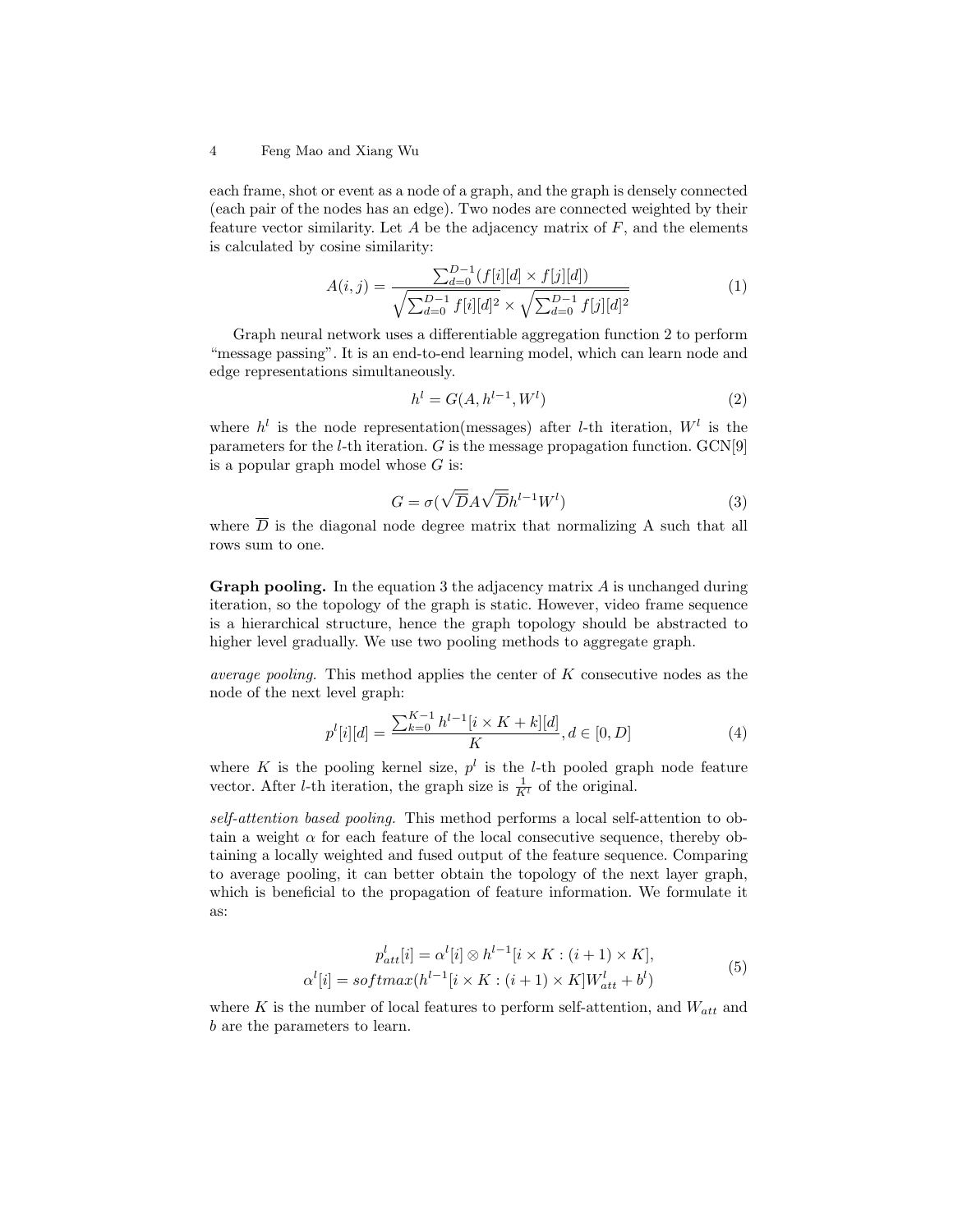Nodes convolution. Different from GCN[9] which use fully connected layers to represent the nodes, in order to represent frame sequence hierarchically and maintain the local sequence order, we represent the nodes by convolution as follows:

$$
c^{l}[i] = h^{l-1}[i \times K : (i+1) \times K]W^{l}
$$
\n
$$
(6)
$$

where  $c^l$  is the *l*-th graph node embedding, and  $W^l$  is the convolution kernel weights with size of  $K \times D$ .

Pooling and convolution are shown in Fig. 3.



Fig. 3. Convolution and pooling  $(K=3)$  of N nodes with D-dimension, outputs new  $\frac{N}{3}$  nodes with D-dimension.

Node feature propagation. Now, we have obtained a new graph topology and new feature vector for each node. In order to obtain a more complete representation in higher level, we perform the "message passing" across the entire graph, so that the fused feature of each node is generated from the global perspective. We use the similar form as equation 3:

$$
h^{l} = \sigma(\sqrt{\overline{D}^{l-1}} A^{l-1} \sqrt{\overline{D}^{l-1}} c^{l-1} W^{l})
$$
\n(7)

where  $A^{l-1}$  is calculated using equation 1 in which f is replaced with  $p^{l-1}$ . Fig. 4 shows the network described above.

#### 3.2 Shot segmentation aided graph pooling

Shot is a basic temporal unit, which is a series of interrelated consecutive pictures taken contiguously by a single camera and representing a continuous action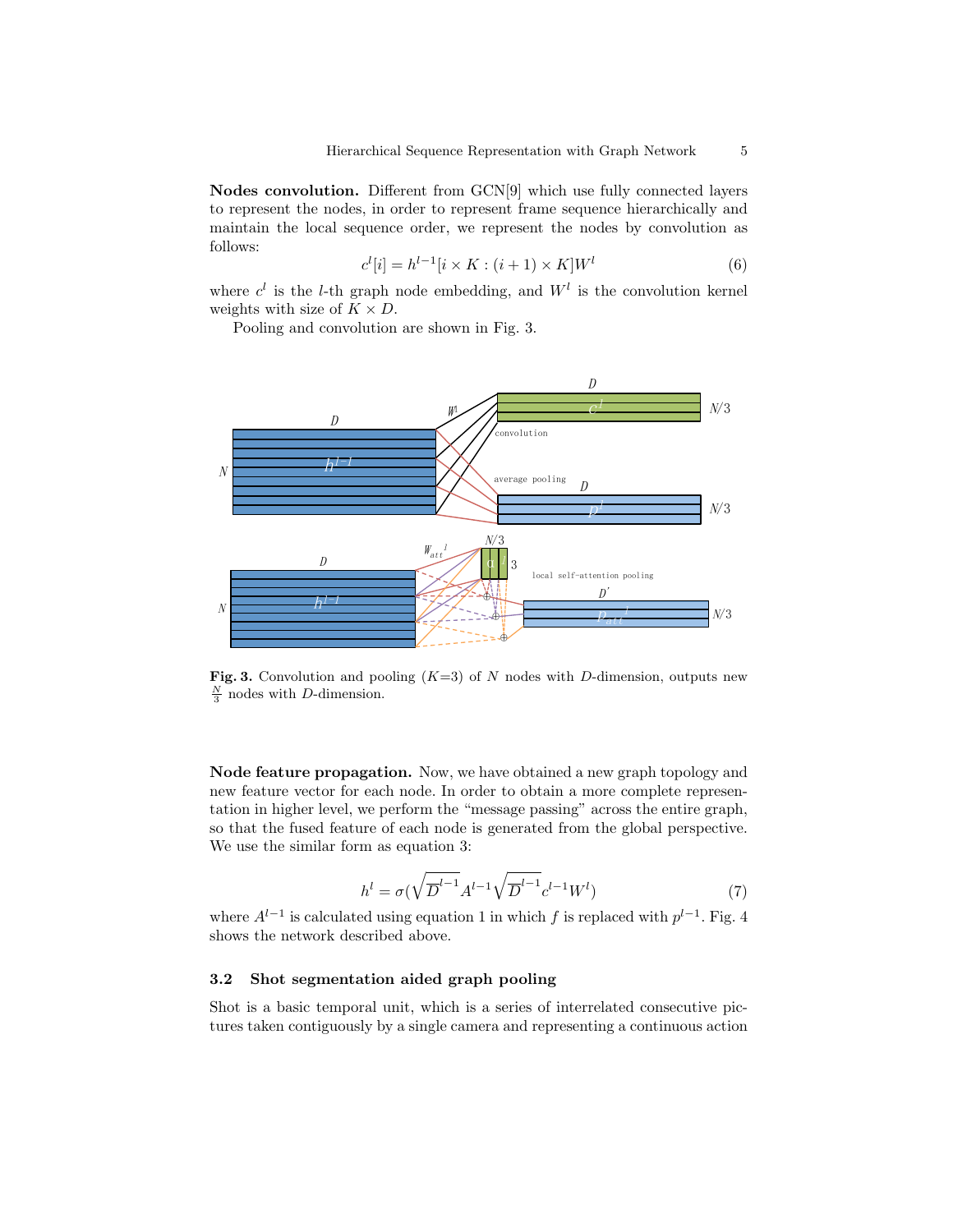

Fig. 4. Illustration of tow layer convolutional graph network. 15 input feature vectors are aggregated to 2 output feature vectors.

in time and space. It is independent over video category, and can be obtained by unsupervised nonparametric way. Inspired by the kernel temporal segmentation (KTS) algorithm [10], the proposed method applies the deep convolutional neural network features to calculate the matrix of frame-to-frame similarities. The algorithm uses dynamic programming to minimize within segment kernel variances, and get the best shot boundaries under given number of shots, the object function is:

$$
\min_{m; t_0, \dots, t_{m-1}} J_{m,n} := L_{m,n} + Cg(m,n) \tag{8}
$$

where

$$
L_{m,n} = \sum_{i=0}^{m} v_{t_{i-1},t_i}, g(m,n) = m(\log(\frac{n}{m}) + 1),
$$
  

$$
v_{t_{i-1},t_i} = \sum_{t=t_i}^{t_{i-1}-1} ||f_t - \mu_i||^2, u_i = \frac{\sum_{t=t_{t_i}}^{t_{i+1}-1} f_t}{t_{i+1} - t_i}
$$
 (9)

where m is the number of shots and  $q(m, n)$  is a penalty term. Fig. 5 shows the segmented shots together with their positions in frame-to-frame similarity matrix.

We apply this shot segmentation algorithm to the frame level graph modeling, and the formulation becomes:

$$
p^{1}[t][d] = \frac{\sum_{k=s_t}^{s_{t+1}} f[k][d]}{s_{t+1} - s_t}, d \in [0, D]
$$
\n(10)

$$
c^{1}[t] = f[s_{t} : s_{t+1}]W^{1}
$$
\n(11)

where t is the shot number,  $s_t$  is frame index of the t-th shot boundary.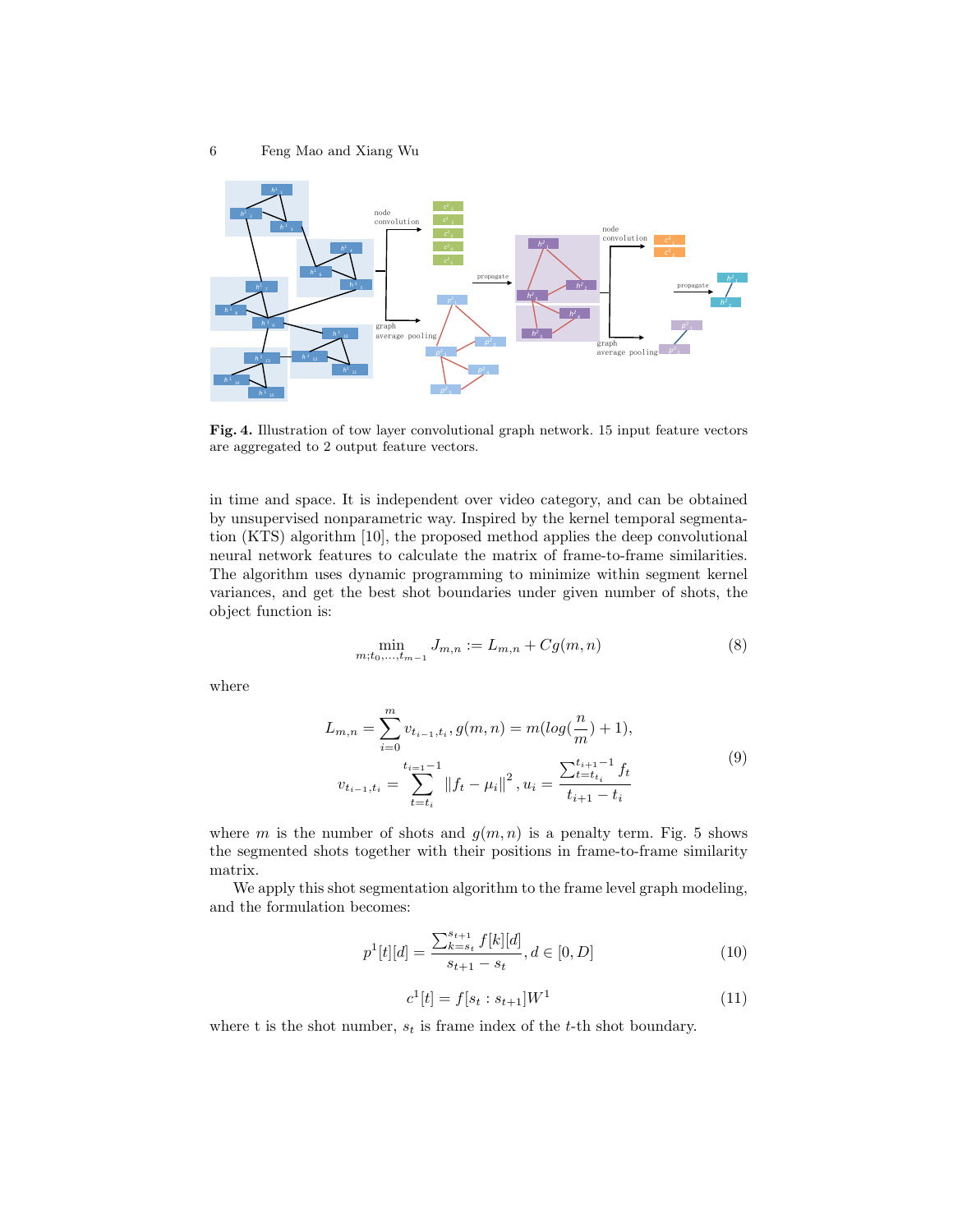

Fig. 5. The left is a matrix of frame-to-frame similarities, which brighter(larger value) points indicate more similar frames. Local bright squares are treated as a shot.

Fig. 6 shows the network aided with shot segmentation: first, a fixed number m of shots are segmented, and a frame level convolution graph network is applied to get the shot level features  $H^1$ . Then deep convolution graph network is applied to modeling higher-level features. Finally, the last level feature vectors are concatenated and inputted to a mixture of experts (MoE) [11] model to get the classification score. The model is trained end-to-end.



Fig. 6. Overall architecture. Shot-wise convolution and pooling performs at the frame level. The subsequent levels perform DCGN and obtain a video level feature  $H^L$ . MoE classifier use  $H^L$  as the input to provide the final label predictions.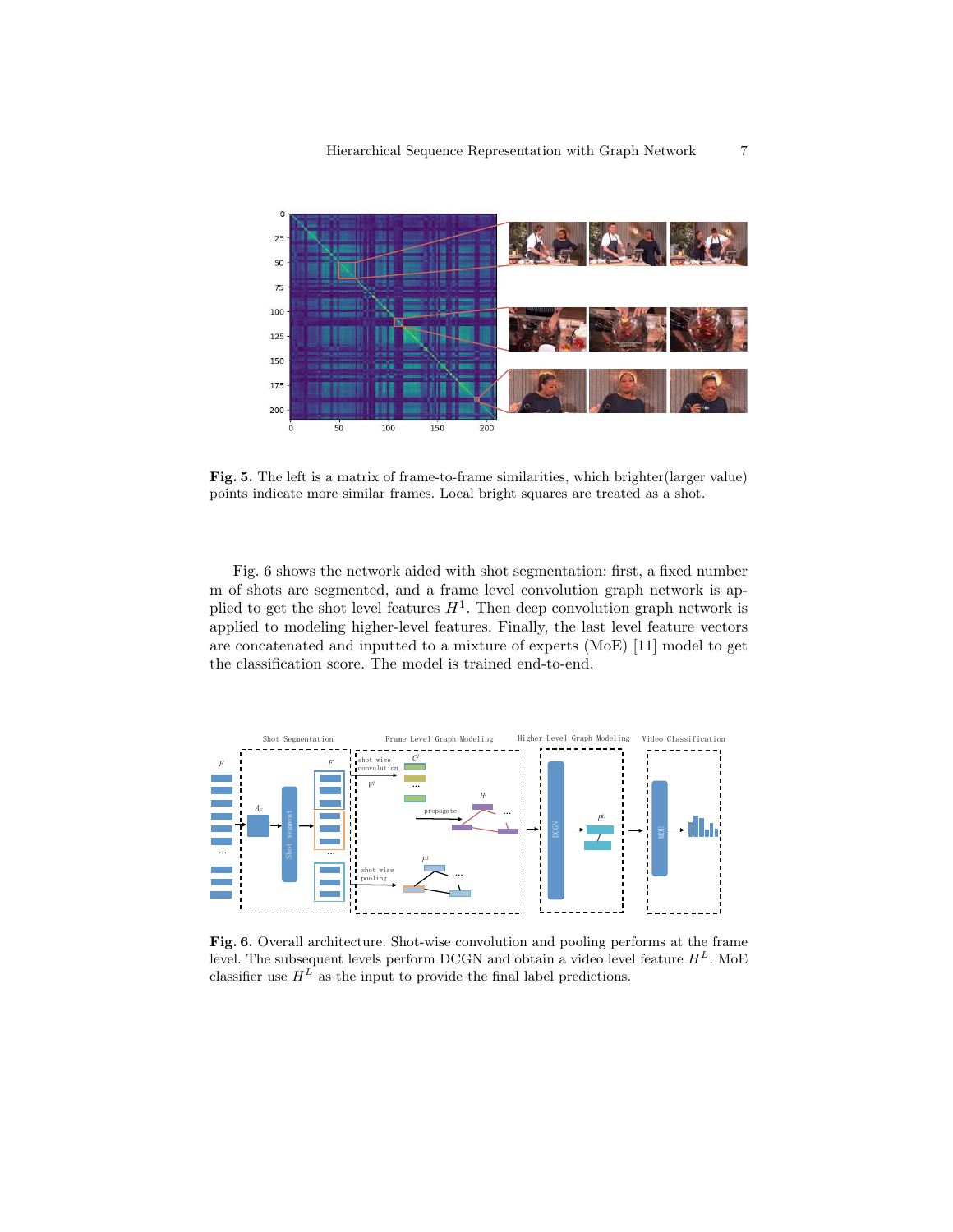8 Feng Mao and Xiang Wu

### 4 Experiment

In this section, we evaluate the proposed method with other alternatives, including average pooling, LSTM, GRU, DBoF. We train these models on YouTube-8m-2018 frame-level training set and evaluate on validation set. There are 3.9 million videos in the training set and 1.1 million videos in the validation set. The dataset is a multi-class task with 3862 classes in total, and we use cross entropy loss to train the model:

$$
Loss = -\sum_{c=1}^{C} y_c log(p_c)
$$
\n(12)

where C is the number of classes,  $p_c$  is the prediction for class c.

We use GAP and Hit@1 [1][12] as the evaluation metrics:

$$
GAP = \sum_{i=1}^{N} p(i)\Delta r(i)
$$
\n(13)

where N is the number of final predictions, we set  $N=20$  here,  $p(i)$  is the precision, and  $r(i)$  is the recall.

$$
Hit@1 = \frac{1}{|V|} \sum_{v \in V} \vee_{e \in G_v} \mathbb{I}(rank_{v,e} \leq 1)
$$
\n(14)

where  $G_v$  is the set of ground-truth entities for v. This is the fraction of test samples that contain at least one of the ground truth labels in the best prediction.

The network architecture parameters and hyper-parameters for training these models are given in Table 1.

|  |  | Table 1. Training settings |  |
|--|--|----------------------------|--|
|--|--|----------------------------|--|

|                              | Ours                                                     | Average<br>Pooling | <b>LSTM</b>               | GRU                       | <b>DBoF</b>                                                      |
|------------------------------|----------------------------------------------------------|--------------------|---------------------------|---------------------------|------------------------------------------------------------------|
| network parameters           | layers: 5,<br>filter size: 1024<br>(same for each layer) |                    | cells: 1024,<br>layers: 2 | cells: 1024,<br>layers: 2 | cluster size: 8192.<br>hidden size: 1024,<br>pooling method: max |
| base learning rate           |                                                          |                    | 0.001                     |                           |                                                                  |
| learning rate decay          |                                                          |                    | 0.8                       |                           |                                                                  |
| learning rate decay examples |                                                          |                    | 4M                        |                           |                                                                  |
| mini batch size              |                                                          |                    | 1024                      |                           |                                                                  |
| number of epochs             |                                                          |                    | 5                         |                           |                                                                  |
| number of mixtures in MoE    |                                                          |                    | 2                         |                           |                                                                  |

Table 2 shows results for all methods. Simple averaging of features across all frames, perform poorly on this dataset. The order-less aggregation methods DBoF perform worse than the RNN based models. Our model outperforms all other models, and the self-attention based graph pooling got the best result.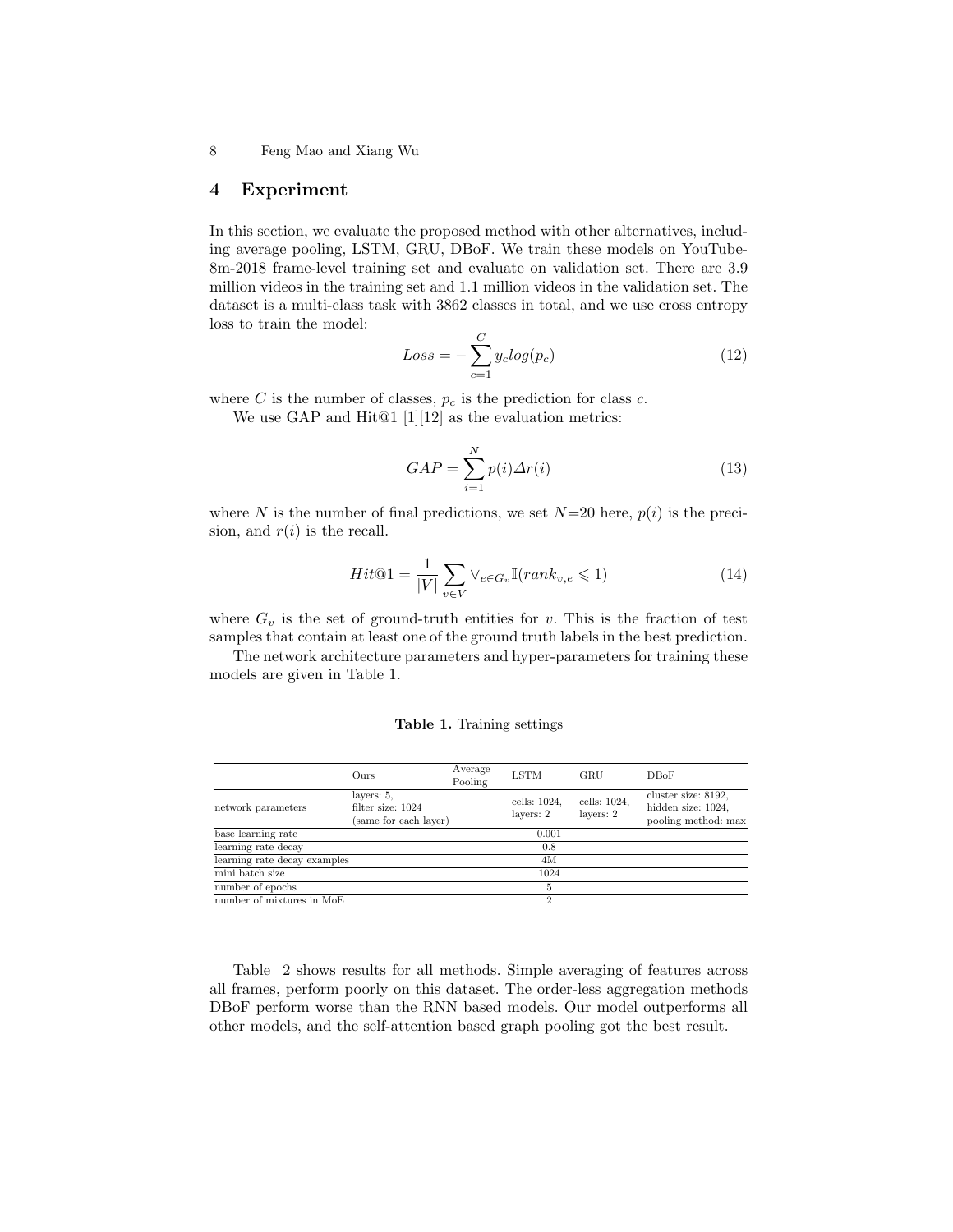| methods                               | GAP  | Hit@1 | Loss |
|---------------------------------------|------|-------|------|
| Average pooling                       | 76.5 | 83.5  | 5.49 |
| LSTM                                  | 83.6 | 87.2  | 4.12 |
| GRU                                   | 83.9 | 87.9  | 4.03 |
| DBoF                                  | 81.1 | 86.2  | 6.02 |
| $ours + average graph pooling$        | 84.1 | 87.4  | 4.01 |
| $ours + self-attention graph pooling$ | 84.5 | 87.7  | 3.98 |

Table 2. evaluation results. All values in this table are averaged results and reported in percentage(%). Top-2 of each metrics are bolded.

# 5 Conclusions

In this work, we propose a novel sequence representation method DCGN for video classification. One layer in DCGN is composed of graph pooling, nodes convolution and nodes feature propagation. The problem of representing complex relationships between frames or shots is addressed by applying this graph based network hierarchically across the frame sequence. Based on the quantitative results in Section 4, the proposed method DCGN outperform the other alternatives such as LSTM and GRU.

### References

- 1. Abu-El-Haija, S., Kothari, N., Lee, J., Natsev, P., Toderici, G., Varadarajan, B., Vijayanarasimhan, S.: Youtube-8m: A large-scale video classification benchmark. CoRR abs/1609.08675 (2016)
- 2. Szegedy, C., Vanhoucke, V., Ioffe, S., Shlens, J., Wojna, Z.: Rethinking the inception architecture for computer vision. CoRR abs/1512.00567 (2015)
- 3. Hochreiter, S., Schmidhuber, J.: Long short-term memory. Neural Comput. 9(9) (November 1997) 1735–1780
- 4. Cho, K., van Merrienboer, B., G¨ul¸cehre, C¸ ., Bougares, F., Schwenk, H., Bengio, Y.: Learning phrase representations using RNN encoder-decoder for statistical machine translation. CoRR abs/1406.1078 (2014)
- 5. Srivastava, N., Mansimov, E., Salakhudinov, R.: Unsupervised learning of video representations using lstms. In: International conference on machine learning. (2015) 843–852
- 6. Yue-Hei Ng, J., Hausknecht, M., Vijayanarasimhan, S., Vinyals, O., Monga, R., Toderici, G.: Beyond short snippets: Deep networks for video classification. In: Proceedings of the IEEE conference on computer vision and pattern recognition. (2015) 4694–4702
- 7. Ballas, N., Yao, L., Pal, C., Courville, A.: Delving deeper into convolutional networks for learning video representations. arXiv preprint arXiv:1511.06432 (2015)
- 8. Li, S., Li, W., Cook, C., Zhu, C., Gao, Y.: Independently recurrent neural network (indrnn): Building A longer and deeper RNN. CoRR  $abs/1803.04831$  (2018)
- 9. Kipf, T.N., Welling, M.: Semi-supervised classification with graph convolutional networks. CoRR abs/1609.02907 (2016)